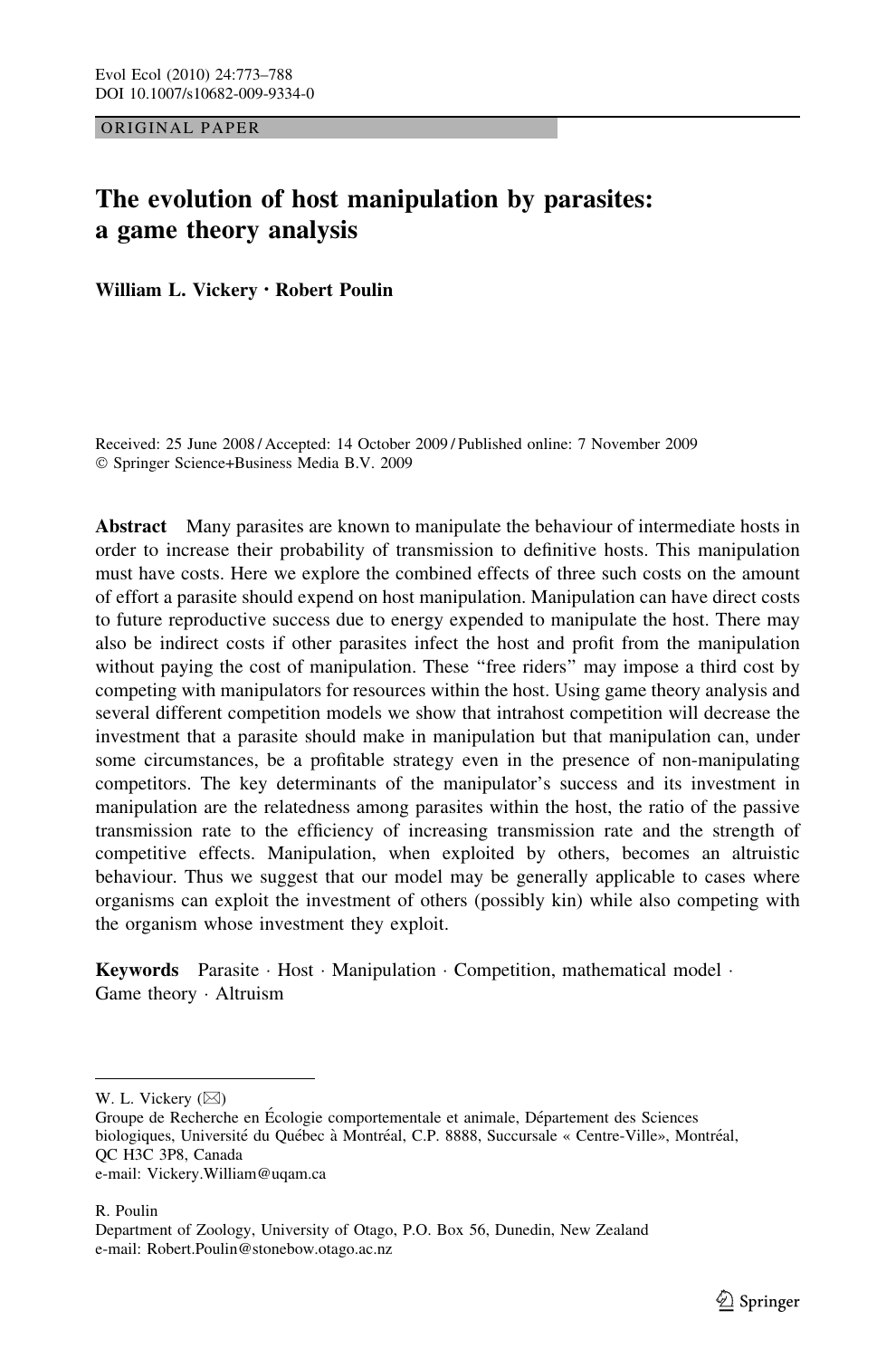# Introduction

Parasites, particularly macroparasites, are known to manipulate the behaviour of their hosts in ways that increase their probability of transmission (Poulin [1998](#page-14-0); Lafferty [1999](#page-14-0); Moore [2002;](#page-14-0) Thomas et al. [2005](#page-15-0)). In the best documented cases, parasitic worms alter the behaviour of their intermediate host in ways that make it more likely to be eaten by the parasite's definitive host (Lafferty [1999](#page-14-0); Moore [2002\)](#page-14-0). The ability to manipulate host behaviour has evolved independently several times, both across and within numerous parasite phyla (Poulin [1998;](#page-14-0) Moore [2002\)](#page-14-0). Host manipulation must therefore confer substantial benefits to parasites to account for its repeated appearance over evolutionary time. Brown [\(1999](#page-14-0)) pointed out that this manipulation is likely to be costly to the parasite in two ways (see also Poulin [1994\)](#page-14-0). First, manipulation requires some effort by the parasite and probably reduces its own growth rate within the host, decreasing its survival and/or reproductive success in its definitive host. Manipulation is often induced via substances produced by the parasite and acting on the host's nervous system (e.g., Helluy and Holmes [1990;](#page-14-0) Thompson and Kavaliers [1994](#page-15-0); Øverli et al. [2001;](#page-14-0) Helluy and Thomas [2003\)](#page-14-0); the development of specialized tissues and the secretion of these substances must come with a cost. Second, manipulators are open to exploitation by conspecifics who infect the same host but who don't manipulate host behaviour. These non-manipulators will also be transmitted to their definitive host due to the efforts of the manipulator but do not pay the cost of manipulation. Brown [\(1999](#page-14-0)) proposed a model of this behaviour in which manipulators made up for their losses through benefits gained by the group in which they lived; the model contrasted individual selection with kin or group selection. Here we propose to add possible competitive effects among parasites within a single host (Parker et al. [2003;](#page-14-0) Michaud et al. [2006](#page-14-0)) to this model. Like Brown [\(1999](#page-14-0)) we will consider both types of cost to manipulators and we will model both linear and non-linear effects on parasite transmission rates.

We intend our model to apply primarily to trematode parasites which have a complex life-cycle typically involving at least three different organisms (see Kearn [1998;](#page-14-0) Combes [2001\)](#page-14-0). Following the infection of a first intermediate host (usually a snail) by a single trematode egg, the parasite begins to multiply asexually, producing cercariae that will be responsible for finding and infecting the second intermediate host. Infected snails release from a few dozen to a few thousand cercariae per day, often for months or years. Cercariae usually penetrate the second intermediate host, where they encyst as metacercariae. The life cycle is completed when an infected second intermediate host is ingested by a vertebrate definitive host, in which the parasites develop into adult worms. Two well-documented aspects of the trematode life cycle are relevant to our models. First, many trematode species have been shown capable of manipulating the behaviour of their second intermediate host in order to increase transmission rates to their definitive hosts (e.g, Webber et al. [1987;](#page-15-0) Lafferty and Morris [1996](#page-14-0); Mouritsen and Jensen [1997](#page-14-0); Helluy and Thomas [2003;](#page-14-0) see exhaustive review in Moore [2002\)](#page-14-0). Second, there is evidence that metacercariae can compete for resources within the second intermediate host, resulting in reduced growth and future fecundity (Sandland and Goater [2000;](#page-15-0) Brown et al. [2003;](#page-14-0) Fredensborg and Poulin [2005](#page-14-0)). In addition, the asexual reproduction of trematodes within their snail host, coupled with the low mobility of snails and the limited dispersal capabilities of cercariae, means that the second intermediate host may be infected by several individuals of a given parasite clone. For instance, for both the trematodes *Maritrema* novaezealandensis and Coitocaecum parvum in amphipods, more than one metacercariae of the same clone are regularly identified in the same individual host using microsatellite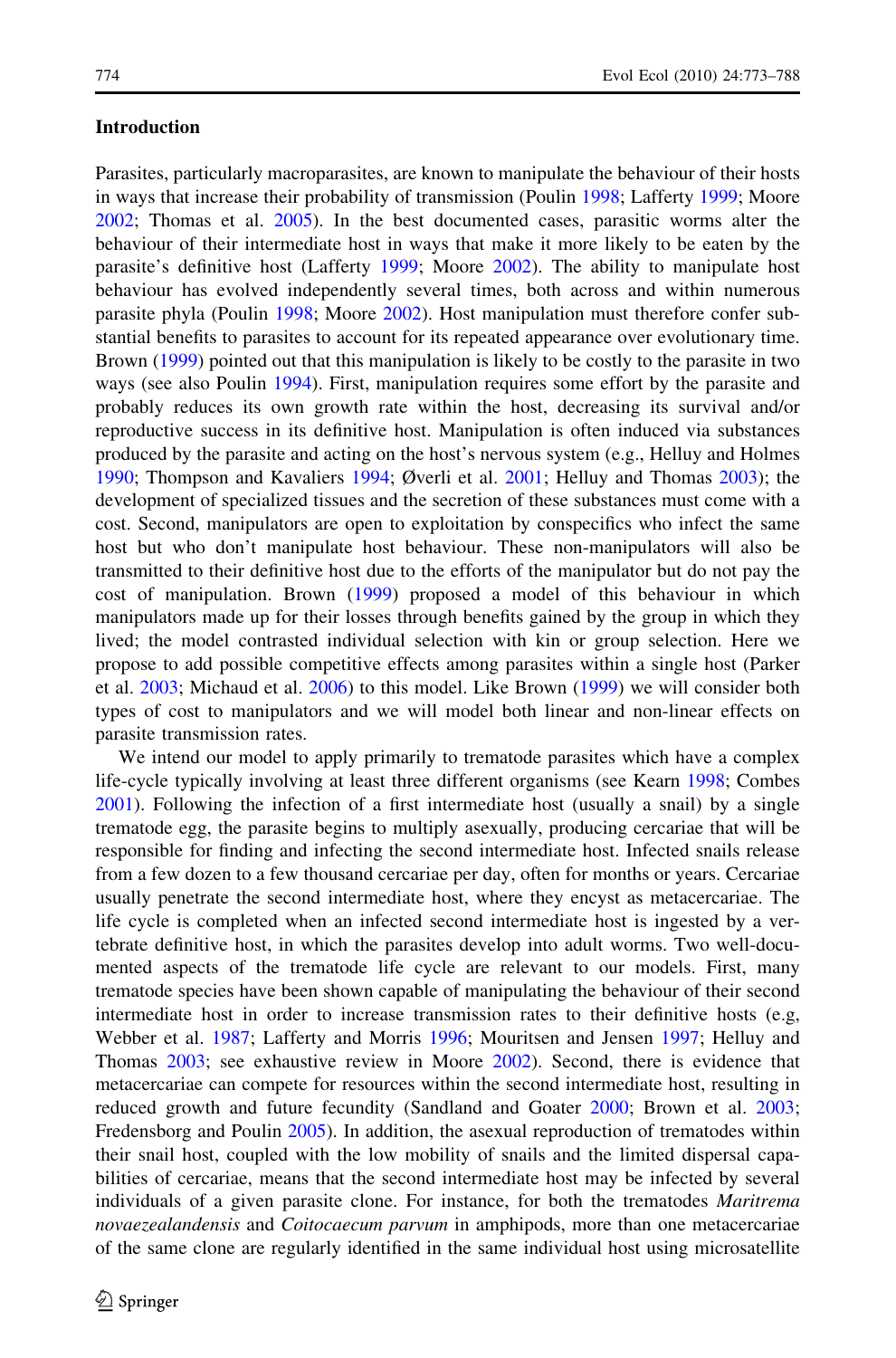<span id="page-2-0"></span>DNA markers (Keeney et al. [2007](#page-14-0); Lagrue et al. [2009\)](#page-14-0). In our models we will consider cases in which a host may be infected by members of one or more clones. When two or more different clones are present, benefits will be shared with parasites of other genotypes. We expect the presence of other clones within the host to lower the investment in host manipulation because parasites should be less willing to help non-kin.

In this paper we construct general models for the evolution of host manipulation with intra-host competition, inspired by the biological features of trematodes and applicable to other trophically transmitted parasites capable of manipulation, such as cestodes and acanthocephalans. We expect that the models may apply to a much larger class of behaviours in which an individual's investment in its own fitness can be exploited by its competitors, thus making such investments seem altruistic or cooperative. Our analyses of the effect of competition on manipulative effort can thus also apply to the evolution of cooperation among kin who compete with each other (Queller [1994](#page-15-0); West et al. [2001;](#page-15-0) West and Buckling [2003\)](#page-15-0). In order to attain a certain amount of generality in our models we evaluate several possible competition models and both linear and non-linear effects of manipulation on transmission probability.

## The model

We start with a model of fitness  $(W)$  similar to Brown et al.  $(2002)$  $(2002)$  in which we change one parameter and to which we add the effects of competition within hosts:

$$
W = \left(1 - x - \frac{N}{K}\right)(p_0 + bN\overline{x}).\tag{1}
$$

Here, the first right-hand term accounts for losses due both to the investment effort,  $x$ , and to resource competition, N/K, within the host. The second term accounts for the increase in the probability of transmission to the new host. The term  $x$  is measured as the cost to the parasite in reduced future reproduction (either by increased probability of mortality before reproduction or decreased fecundity in the definitive host). This manipulation increases the probability that the parasite's host will be eaten by its definitive host by an amount proportional to the loss of fecundity, say bx  $(b \text{ can be interpreted as the efficiency of})$ manipulation). Further, each parasite which sacrifices a proportion  $x$  of its future fecundity increases the probability that the current host will be consumed by a definitive host by  $b x$ . So in total, if N parasites in a host each sacrifice on average  $\bar{x}$ , the increase in probability will be  $b\bar{N}\bar{x}$ . We define  $p_0$  as the passive transmission rate (the probability of being passed to the definitive host if no sacrifice is made by any parasite). Finally,  $K$  accounts for within host competition among parasites. The parameter is borrowed from the logistic population growth model and causes a linear reduction in fecundity as the number of parasites per host increases. Our approach is the same as that adopted by Anderson and May ([1978\)](#page-14-0) to account for intra-host competition (our parameter K is  $1/\mu$  in their notation).

Because the success of each parasite depends on the strategy adopted by the other parasites within the host it is appropriate to use game theory (see Maynard Smith [1982](#page-14-0) Eq. [2.](#page-3-0)11, Brown [2001](#page-14-0) or Brown et al. [2002\)](#page-14-0) in order predict the amount of effort which each parasite is likely to invest in manipulation. Game theory analysis predicts an unbeatable strategy, that is, a strategy which, if adopted by all members of a group, prevents all rare invading strategies from achieving greater success than they do. We will refer to such an unbeatable strategy as an ESS (evolutionary stable strategy). To find the ESS investment (see Maynard Smith [1982,](#page-14-0) Eq. [2](#page-3-0).11) in parasite manipulation we calculate,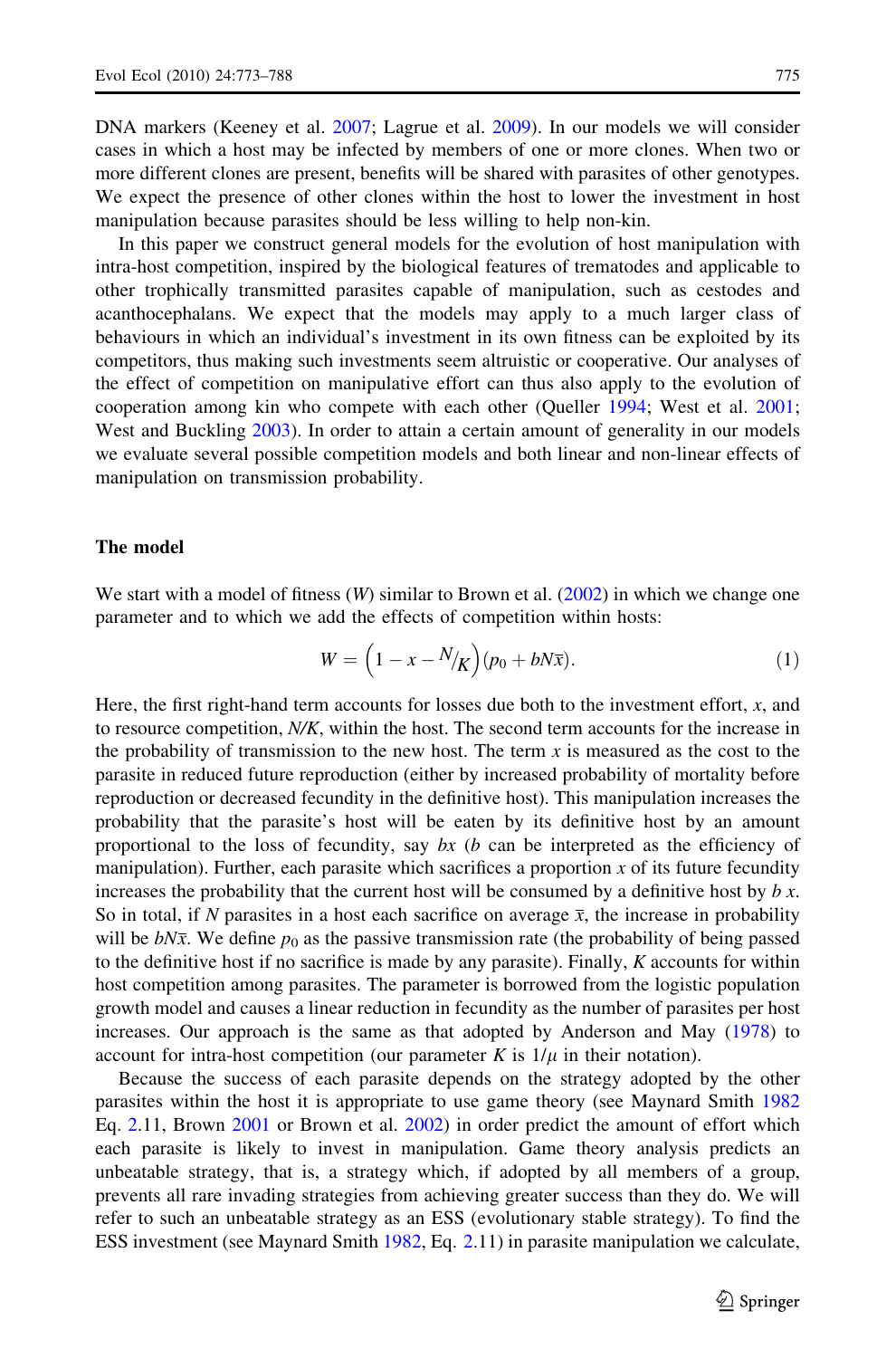<span id="page-3-0"></span>using Eq. [1,](#page-2-0) the fitness of an invading mutant, using strategy  $x$ , in a group whose mean strategy is  $\bar{x}$ . Differentiating this equation with respect to x, and setting the differential equal to zero allows us to find the best response x to the ESS,  $\overline{x}$ . Then setting  $\overline{x}$  equal to x and solving for x gives us the ESS.

The first stage of this process shows that the best response to the ESS will be

$$
x_c = 1 - \frac{N}{K} - \frac{p_0}{bN^{\hat{\alpha}\bar{x}}/\hat{\alpha}_x} - \frac{\bar{x}}{\hat{\alpha}\bar{x}/\hat{\alpha}_x}.
$$
 (2)

It is important to note that in Eq. [1](#page-2-0)  $\bar{x}$  is in fact a function of x because as an individual changes its strategy the mean strategy of the group also changes. In fact the change can be measured as  $\frac{1+(N-1)r}{N}$  where r is the mean relatedness of a focal individual to all other individuals in the group (see Brown [2001\)](#page-14-0). The term  $(N-1)r/N$  in this equation accounts for changes in the mean due to relatives of the focal individual. Substituting this value for  $\partial \bar{x}/\partial x$  and solving for  $\bar{x} = x$  gives us an ESS, in the presence of competition, of

$$
x_c^* = \frac{(K - N)(1 + (N - 1)r)}{K(1 + (N - 1)r + N)} - \frac{p_0}{b(1 + (N - 1)r + N)}.
$$
\n(3)

Our main objective here is to evaluate the effects of intrahost competition. We can see this by differentiating  $x_c^*$  with respect to K. The resulting expression is always positive showing that investment should increase as  $K$  increases. Increasing values of  $K$  represent decreases in competition. Thus, as the strength of intrahost competition increases, investment in host manipulation should decrease. This decrease can be quantified by the difference between  $x_n^*$ , the expected (ESS) investment in the absence of competition, and  $x_c^*$ .. It is easily shown that

$$
x_n^* = \frac{(1 + (N - 1)r)}{(1 + (N - 1)r + N)} - \frac{p_0}{b(1 + (N - 1)r + N)}.
$$
\n(4)

So the proportional decrease in investment due to intrahost competition should be:

$$
\frac{(x_n^* - x_c^*)}{x_n^*} = \frac{N}{K}.
$$
\n(5)

Figure [1](#page-4-0) illustrates the reduction in investment due to intrahost resource competition. Note that intrahost competition not only reduces the investment in host manipulation (see Fig. [1b](#page-4-0)) but also reduces the range of passive transmission rates and parasite loads for which manipulation is profitable (best seen by comparing Fig. [1a](#page-4-0), with competition, and the upper graph in 1b, without competition). Furthermore, intrahost resource competition reduces the range of passive transmission rates for which increased parasite load will lead to higher investment in manipulation (compare the lower left-hand side of Fig. [1a](#page-4-0), with competition, with the lower left-hand side of the upper graph in 1b, without competition).

It is also of interest to see how intrahost competition may affect the way in which other parameters influence the model. Brown et al. ([2002\)](#page-14-0) showed, for a slightly different form of this model, that virulence, which should respond roughly the same way investment in manipulation does in our model, could either increase or decrease as group size (N) increased. For our model, by differentiating Eq. 4 with respect to N we can see that  $x_n^*$  will increase with increasing N whenever

$$
p_0 \left(1 - r\right) \left(1 + r\right); \tag{6}
$$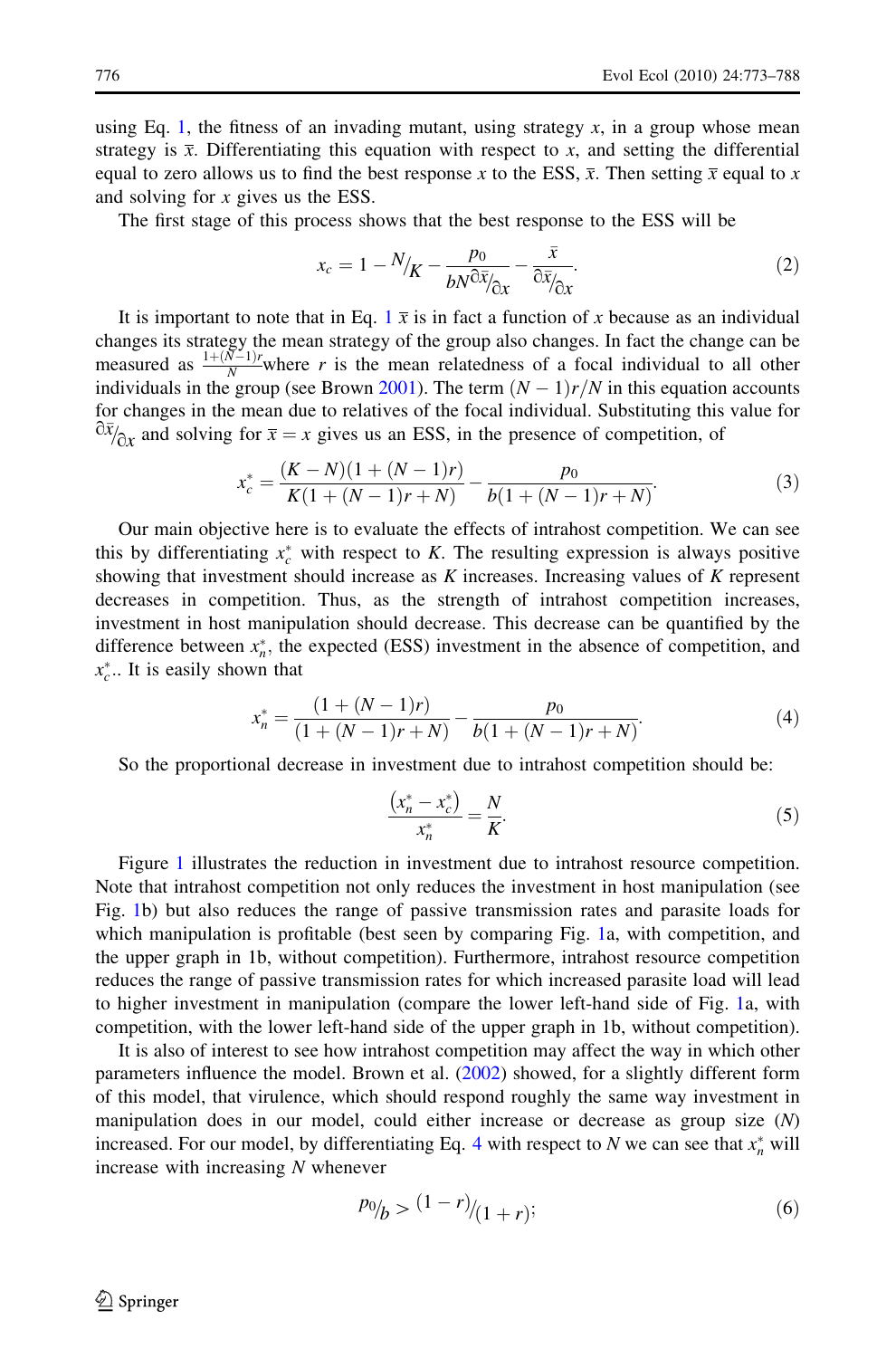<span id="page-4-0"></span>Fig. 1 The effect of parasite load and passive transmission rate on investment in host manipulation based on the linear model (Eq. [1](#page-2-0)). a with intrahost resource competition  $(r = 1/3,$  $b = 1/100$  and  $K = 10$ ) and **b** without intrahost resource competition compared to with intrahost resource competition. Note that 1b shows that the investment without resource competition is greater than the investment with competition for every combination of parameter values



and  $x_n^*$  will decrease as N increases when this relation is reversed. A similar analysis could be done with Brown et al.'s [\(2002](#page-14-0)) model adding precision to their assertion that parasite virulence will not necessarily decrease as parasite load (N) increases.

In the presence of intrahost competition, the condition for  $x_c^*$  to increase with N becomes

$$
P0/p > \frac{1-r}{1+r} + \frac{(1-r)^2}{K(1+r)} + \frac{rN(N(1+r) + 2(1-r))}{K(1+r)}.
$$
\n(7)

Thus, with intrahost competition, manipulative effort is less likely to increase as parasite load increases than when such competition is absent. This result suggests that manipulative effort will increase with increased parasite load only when competition is weak (large  $K$ ) and parasites are closely related (high  $r$ ).

When only a single clone infects a given host Eq. 7 simplifies to  $P_0/2 > \frac{N^2}{K}$  implying that manipulative effort will increase with parasite load only when parasite load is very small relative to the capacity of the host.

Intrahost competition can potentially affect the way in which other factors influence investment in host manipulation. For instance, when competition is present relatedness among parasites within a host does not increase investment nearly as much as when competition is absent (Fig. [2\)](#page-5-0). However, we do note that as mean relatedness with other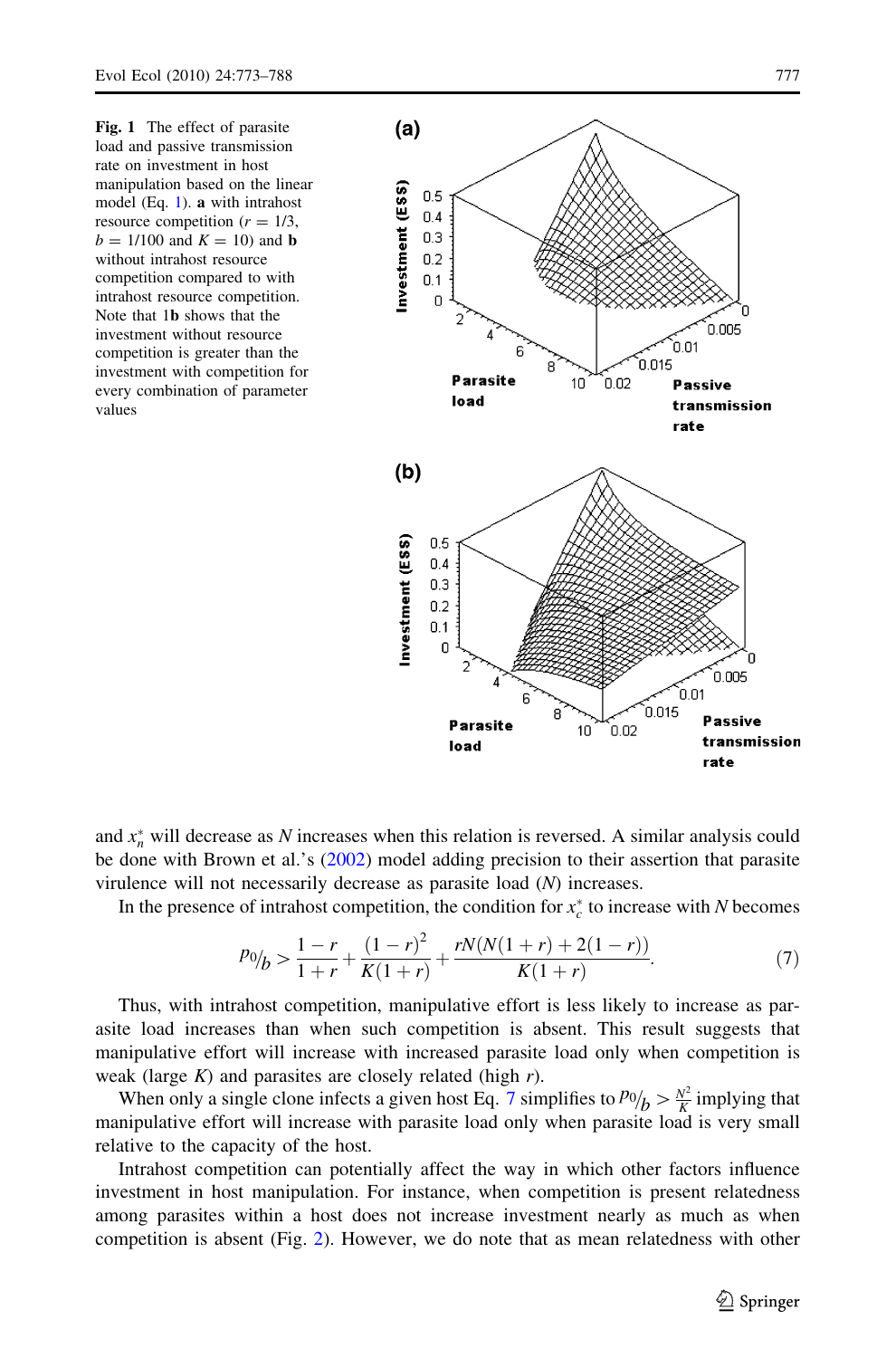<span id="page-5-0"></span>

Fig. 2 The effect of relatedness on investment at two parasite loads (n)  $(b = 1/100, K = 10$  and  $p = 0)$ . Note that when parasites do not compete within the host (solid lines) investment converges on a maximal value as relatedness approaches 1. However, competition within the host (*dashed lines*) prevents this convergence, keeping investment, in fact near zero as relatedness approaches 1

parasites in the host increases investment increases for all values of  $r$  and  $N$  for which investment is worthwhile.

Differentiating both  $x_c^*$  and  $x_n^*$  with respect to b and to  $p_0$  shows that investment in manipulation should increase as b increases (Fig. [3\)](#page-6-0) and decrease as  $p_0$  increases (Fig. [1](#page-4-0) a, b) regardless of whether or not there is intrahost competition. In both cases, as parasite load, and thus intrahost competition, increases the rate of increase in investment slows down.

# Alternate models

Equation [1](#page-2-0) assumed that intra-host competition had a logistic form (following Anderson and May [\(1978](#page-14-0))). In order to assure that our results do not depend strictly on the choice of this one model, we repeated the analysis presented above using four other competition models ([Appendix 1](#page-9-0)): a single-species Monod model, a Ricker model, a Hassel model, and a shared-resources model. The latter assumed reproductive success decreased geometrically as the number of parasites in the host increased. The Ricker and the shared resources model were not constrained to parasite loads less than  $K$ , as were the other models. Our analyses also cover the Beverton-Holt model which is a special case of the Hassell model.

Analyses of these additional models have many points in common with the analysis of the logistic model. In all cases, competition reduces the expected (ESS) level of investment in manipulation. In all models, investment increased with increases in mean relatedness  $(r)$ and efficiency of manipulation  $(b)$  but decreased with increases in passive transmission rate  $(p_0)$ . Investment also decreased as the strength of competition increased (as K decreased) in all models except Ricker where  $K$  had no effect and the shared resource model which lacks this parameter. That all these models produce similar results suggests that our analyses may apply quite generally to the effects of competition on investment in parasite manipulation.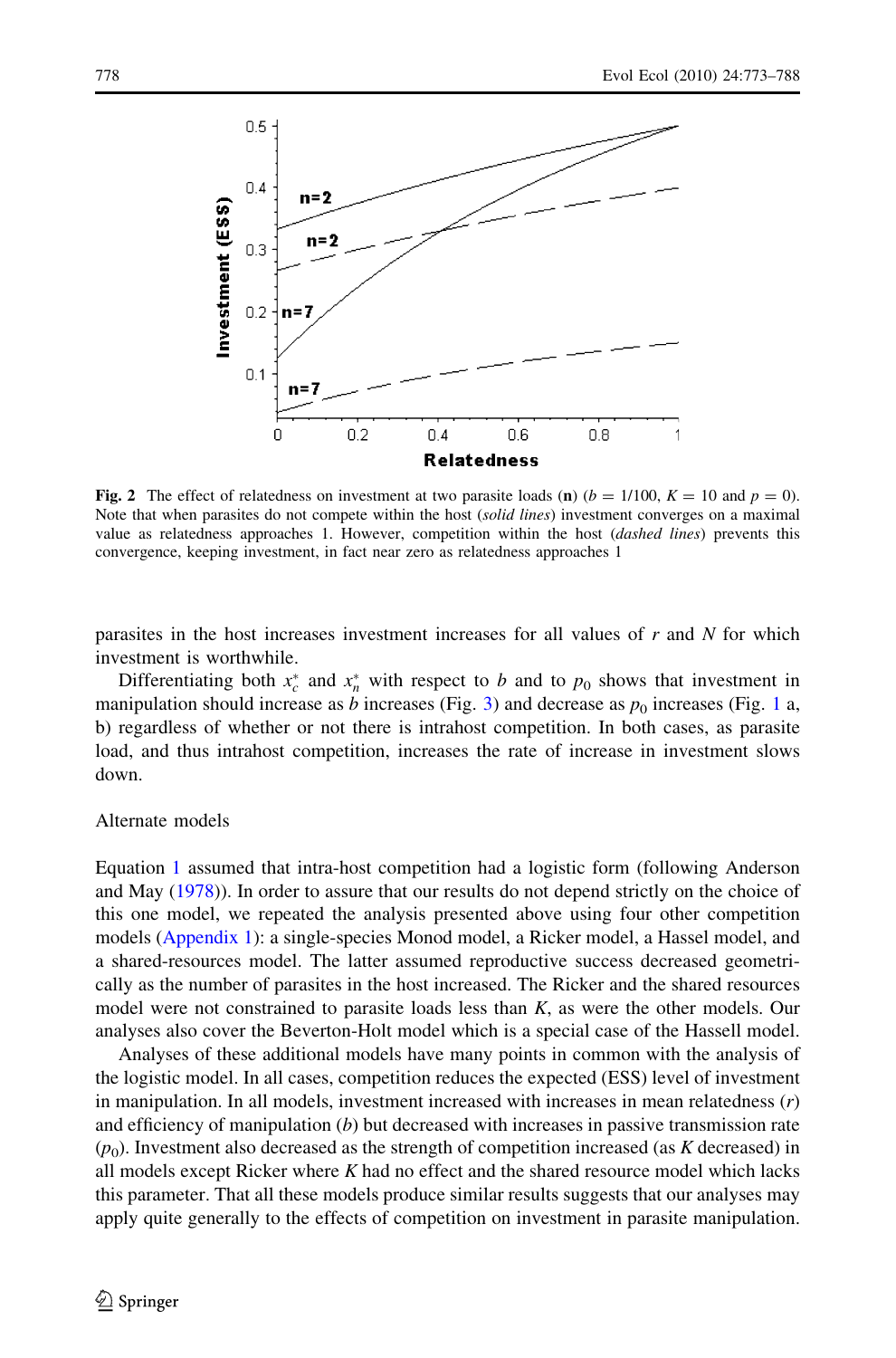<span id="page-6-0"></span>

Fig. 3 The effect of manipulation efficiency on investment at two parasite loads (n).  $(r = 1/3, K = 10$  and  $p = 1/1000$ ) (No competition, solid lines; Competition, dashed lines). Note that as efficiency increases, investment also increases and that the reduction in investment due to competition increases as parasite load increases

Models with independent effects

If the loss due to competition is independent of that due to manipulative effort fitness can be evaluated using the model

$$
W = \left( (1 - x) \left( 1 - \frac{N}{K} \right) \right) (p_0 + bN\overline{x}). \tag{8}
$$

Analysis of this model shows that competition has no effect on manipulative effort. This is the result of the assumption that the effects of competition and manipulative effort are independent. The result applies not only to the logistic model in Eq. 8 but also to all the models in [Appendix 1](#page-9-0) if they are adjusted so that these two factors operate independently.

Non-linear effects

Our model in Eq. [1](#page-2-0) assumes that the combined effect of several parasites in one host is simply the sum of the effects of the individual parasites. This may not always be true. We explore this possibility by generating a non linear version of Eq. [1](#page-2-0) (see [Appendix 2](#page-13-0)), explore this possibility by gener<br>  $W = \left(1 - x - \frac{N}{K}\right)(p_0 + bN^a\overline{x}).$ 

The non-linear model leads to the same conclusions as the linear model except with respect to the conditions under which investment should increase as parasite load increases. The latter conditions fall into two categories. When the combined effect of several parasites has an asymptote (is less than the sum of the individual effects), investment should decrease with increased parasite load at all passive transmission rates. Further, the range of passive transmission rates and parasite loads for which manipulation is profitable is greatly reduced compared to the linear model (compare Figs. [4](#page-7-0)a and [1](#page-4-0)b). On the other hand, when the combined effect of several parasites is synergistic (greater than the sum of the individual effects), lower passive transmission rates (compared to the linear model) can generate increased manipulation as a function of increased parasite load and manipulation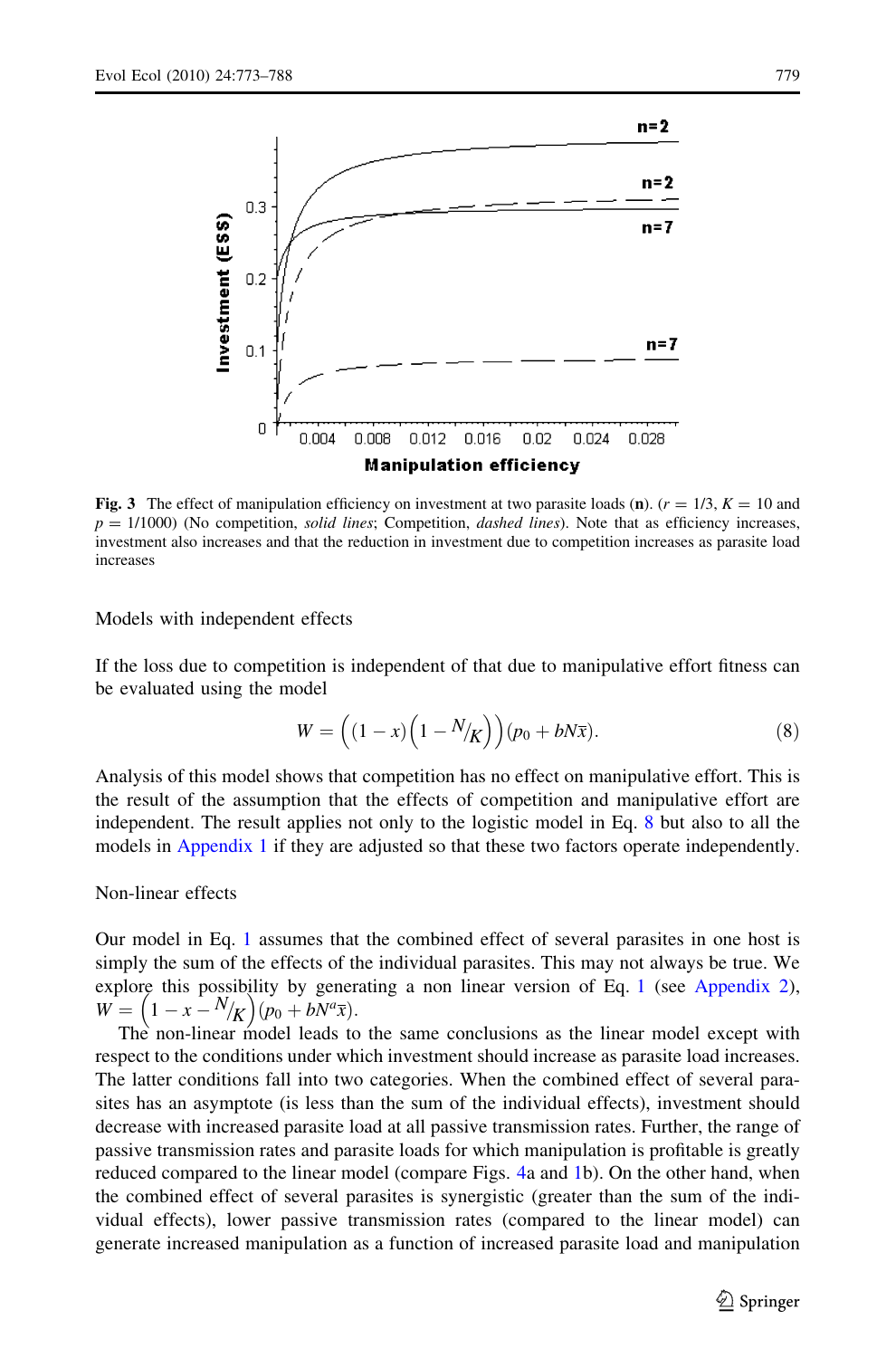<span id="page-7-0"></span>

Fig. 4 The effect of parasite load and passive transmission rate on investment in host manipulation based on the nonlinear model (Eq. [7](#page-4-0)). a the combined manipulative effect of several parasites is less than the sum of the individual effect  $(x = 2/3)$  and **b** the combined manipulative effect of several parasites is greater than the sum of the individual effect  $(x = 3/2)$ . (Competition is present in both (a) and (b);  $r = 1/3$ ,  $b = 1/100$ and  $K = 10$ 

will be profitable under a wider range of passive transmission rates and parasite loads (compared to the linear model see Figs. 4b versus [1](#page-4-0)b).

#### **Discussion**

The ability to manipulate host behaviour has evolved independently several times, in many different parasite lineages (Poulin [1998;](#page-14-0) Moore [2002](#page-14-0)). Yet, not all parasites have this ability, even when their close relatives do. Assuming that host manipulation is not constrained genetically or otherwise, there must be conditions under which it is favoured, and conditions under which it is not. Analysis of our simple model in the absence of competition would suggest that a lone parasite should sacrifice up to  $\frac{1}{2}$  of its fecundity in order to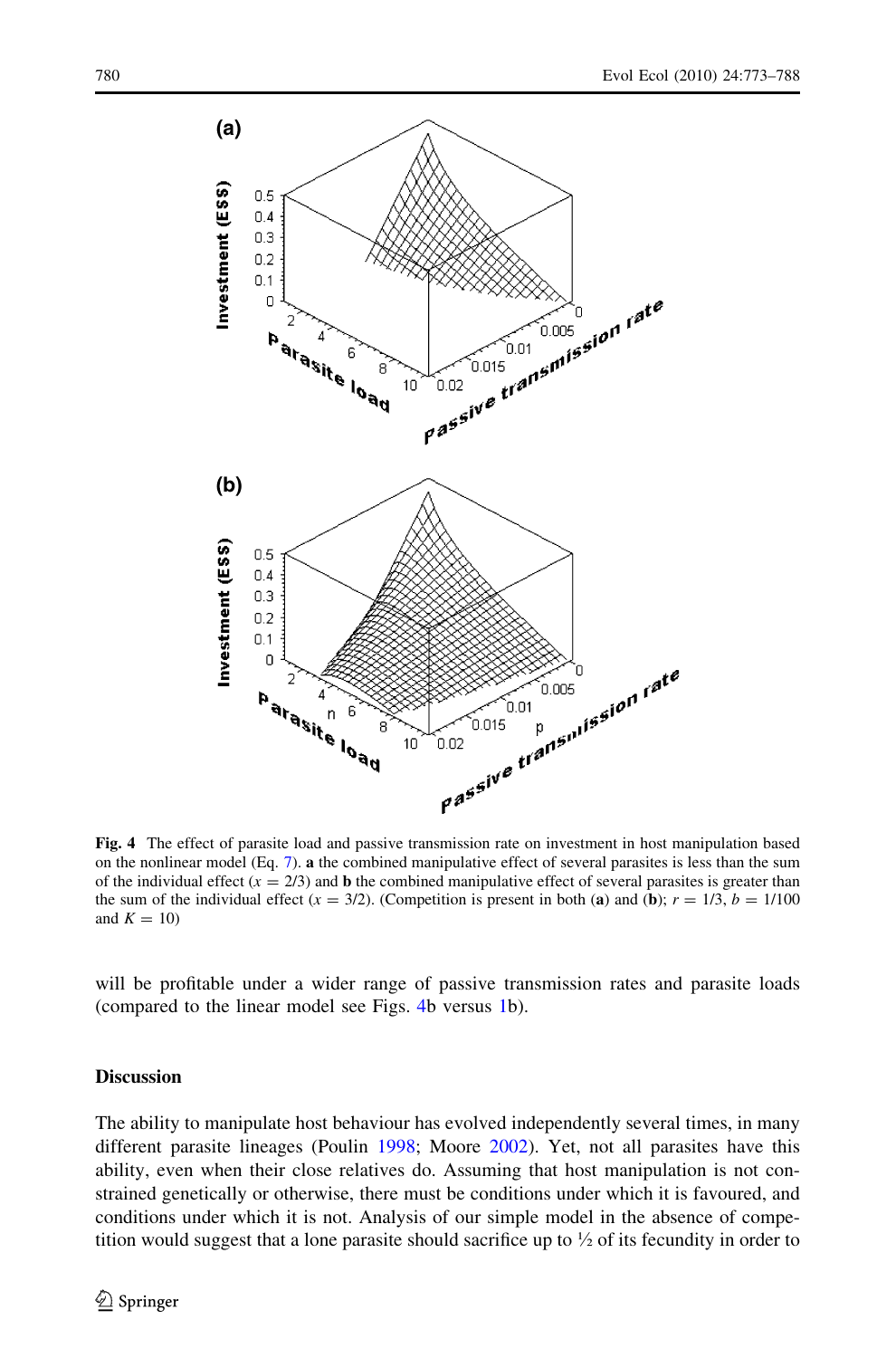manipulate host behaviour. However, our model clearly shows that competition reduces the investment which a parasite should make towards manipulating its host. This result occurs in all variants of our model. We surmise that competition reduces the parasite's expected gain if it succeeds in infecting its definitive host, thus making manipulation a less interesting prospect and reducing the investment a parasite will make in host manipulation.

While resource competition should always reduce manipulative effort and restrict the conditions under which manipulation will be profitable, it will not necessarily negate the advantages of manipulating. In fact manipulation can remain profitable despite competition among kin provided that parasites do not reach the carrying capacity of their host. Manipulation can even be so profitable that manipulative effort will increase as parasite load increases. This occurs because the benefits shared among kin due to manipulation more than counterbalance losses due to competition. However, competition reduces the range of parameter  $(r, b, p_0 \text{ and } N)$  values over which manipulative effort should increase as parasite load increases. This is particularly clear in the linear (Fig. [1a](#page-4-0)) or asymptotic (Fig. [4a](#page-7-0)) models but synergistic effects among parasites can counteract this tendency (Fig. [4b](#page-7-0)).

In many cases the presence of multiple parasites within a host should decrease the level of manipulative effort per parasite. Brown [\(1999](#page-14-0)) pointed out that in the absence of intrahost competition these decreases in manipulation per individual lead to an increase in total manipulation of the host as the rate of decrease is less than proportional to the number of parasites in the host. The result is then that hosts should be more strongly manipulated when they harbour more individuals even though each individual puts less effort into manipulation. This results in greater benefits per individual than when the parasite manipulates on its own. This situation does not necessarily hold when intrahost competition occurs. Figs. [1a](#page-4-0), [4](#page-7-0)a, b show clearly (note that investment approaches or reaches zero as  $N$  approaches  $K$ ) that reductions in individual effort may even reduce total manipulation of the host.

Our model assumes that when a host is infected by several individuals of the same clone, the costs of manipulation are shared equally among individuals, and all reap the same benefits. Although this is likely to hold for most cases, species of the trematode genus Dicrocoelium offer one famous exception. In what is now a textbook example, Dicrocoelium spp. cause their ant second intermediate hosts to attach to the tips of grass blades, where they are susceptible to grazing herbivores such as sheep that serve as definitive hosts for the parasites (Carney [1969](#page-14-0); Romig et al. [1980\)](#page-15-0). Because of the way ants become infected, it is very likely that each ant harbours only individual parasites of a single clone (Wickler [1976](#page-15-0); Wilson [1977](#page-15-0)), although this still needs to be confirmed with genetic data. Within an infected ant, a single parasite induces the manipulation by attaching to the host's brain, while the other parasites remain in the host's body cavity. Following ingestion of the ant by a suitable definitive host, the manipulator invariably dies, whereas the other parasites establish within the definitive host (Wickler [1976](#page-15-0); Wilson [1977\)](#page-15-0). This example, and a few others like it (see Poulin et al. [2005](#page-14-0)), illustrate dramatically how costly it can be for a parasite to invest in manipulation. The *Dicrocoelium*-ant association also shows that in some unusual cases, manipulative effort is not shared equally among all members of the same parasite clone within an intermediate host. It remains, however, possible that each parasite has equal expected cost when it enters the ant/host and that chance determines which individual parasite sacrifices all to the benefit of the others. If this is the case then our model may still apply to this classic example.

One might argue, as has Brown [\(1999](#page-14-0)), that a linear model is unrealistic because it can predict transmission probabilities greater than 1 for high levels of effort. We note here that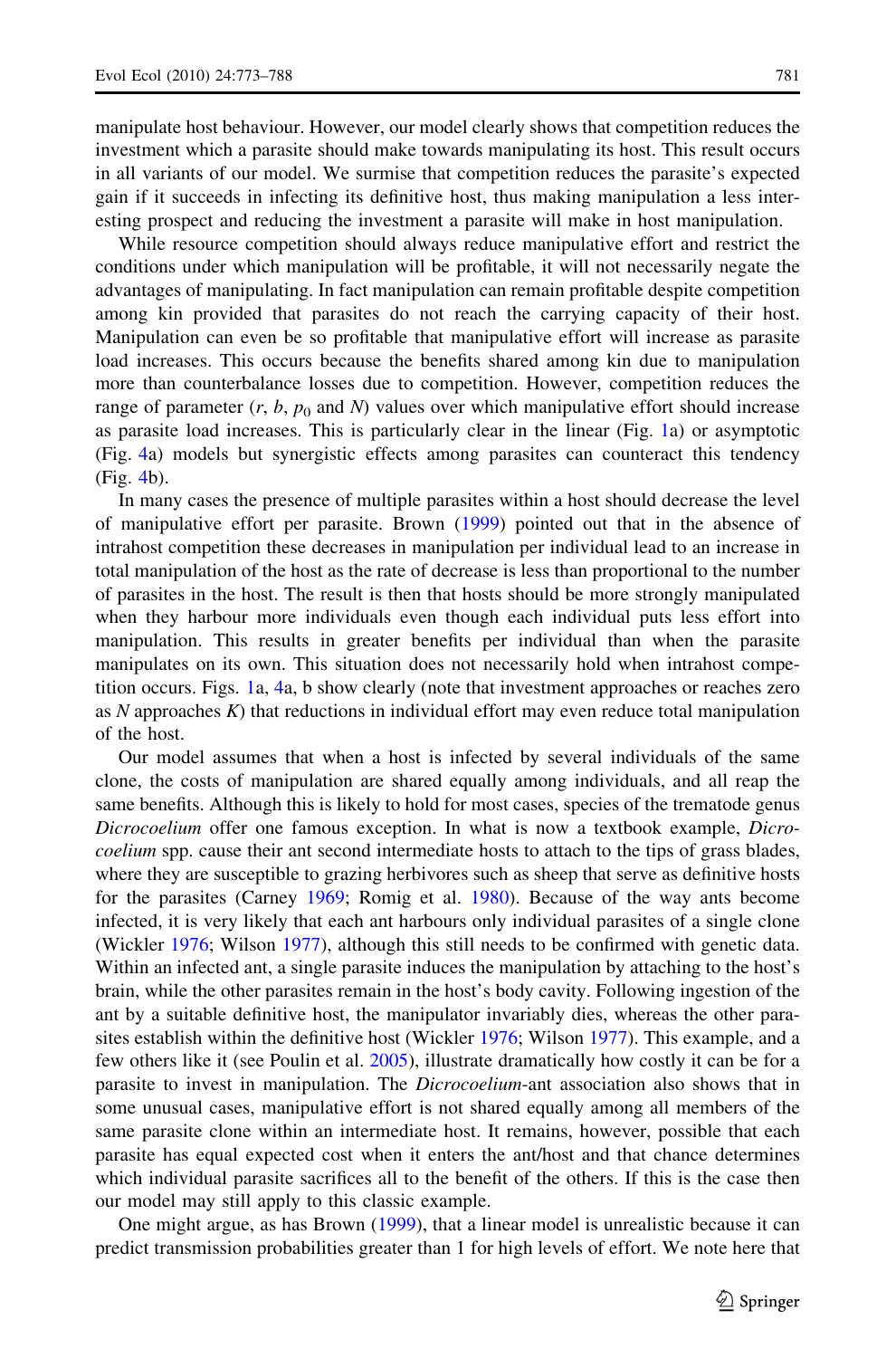<span id="page-9-0"></span>this will not happen in our model provided that  $b \lt (1 - p_0)/N$ . Data are needed to evaluate the relationship between manipulative effort and realised transmission. If such data show an approximately linear relation, there is no reason to exclude the linear model (provided that  $b$  is sufficiently small).

A brief analysis of the possible consequences a non-linear relation between lost fecundity and increased probability of transfer suggests that our general conclusions will hold both when increased transfer is a function of the square of lost fecundity and when it is a function of the square root. In the former case, the model predicts higher investment in host manipulation (and thus greater lost fecundity) than in the linear model; lower investment in the latter case. However, in both cases within host competition has the same effect as with the linear model.

It is not necessary to suppose that parasites can evaluate the number of conspecifics in each host and adjust their effort accordingly, although our model could apply to this case. It suffices that parasites adapt to the mean (expected) number of parasites per host. Analysis of another version of our model, not presented here, using a negative binomial distribution of parasites among hosts showed that manipulation levels will be the same if we assume that parasites adapt to mean levels or if we let them adapt to the distribution of parasites among hosts.

Our models' predictions apply not only to trematodes but also to any organism whose investment can be exploited by others such as bean weevils burrowing into beans (Ohtsuka and Toquenaga [2008\)](#page-14-0), foraging birds (Fernández-Juricic et al. [2005](#page-14-0)) whose food is ''scrounged'' by others (Vickery et al. [1992](#page-15-0)) and other parasitic worms capable of manipulating their intermediate hosts, such as cestodes and acanthocephalans (e.g., Rosen and Dick [1983;](#page-15-0) Dezfuli et al. [2001;](#page-14-0) Parker et al. [2003](#page-14-0); Michaud et al. [2006\)](#page-14-0). In these other groups, the genetic relatedness within groups will differ from that observed in trematodes. In acanthocephalans and the majority of cestodes, there is no asexual multiplication in a first intermediate host. Conspecifics sharing the same host may sometimes be full-sibs (see Jäger and Schjørring [2006](#page-14-0)), but more commonly they will be unrelated individuals as may be the case in foraging birds and possibly burrowing weevils. Thus, for these organisms the relatedness parameter  $r$  in our model might be quite low, but our model will still apply.

If manipulation is seen as altruistic because it shares its benefits with others (Hamilton [1964\)](#page-14-0) this suggests that altruism can evolve despite inter-kin competition, a problem that has been much debated lately (see Queller [1994;](#page-15-0) West et al. [2001;](#page-15-0) West and Buckling [2003](#page-15-0) among others). In the broadest sense, our model suggests that the evolution of social behaviour will be influenced by the interaction between benefits given to kin and competition among kin.

Acknowledgments This research was funded by the Natural Scientific and Engineering Research Council of Canada and by the Marsden Fund of New Zealand.

### Appendix 1: Comparison of analyses based on five different competition models

(a) Fitness equations used for the competition models MODEL

Logistic 
$$
\left(1 - x - \frac{N}{K}\right)(p_0 + bN\overline{x})
$$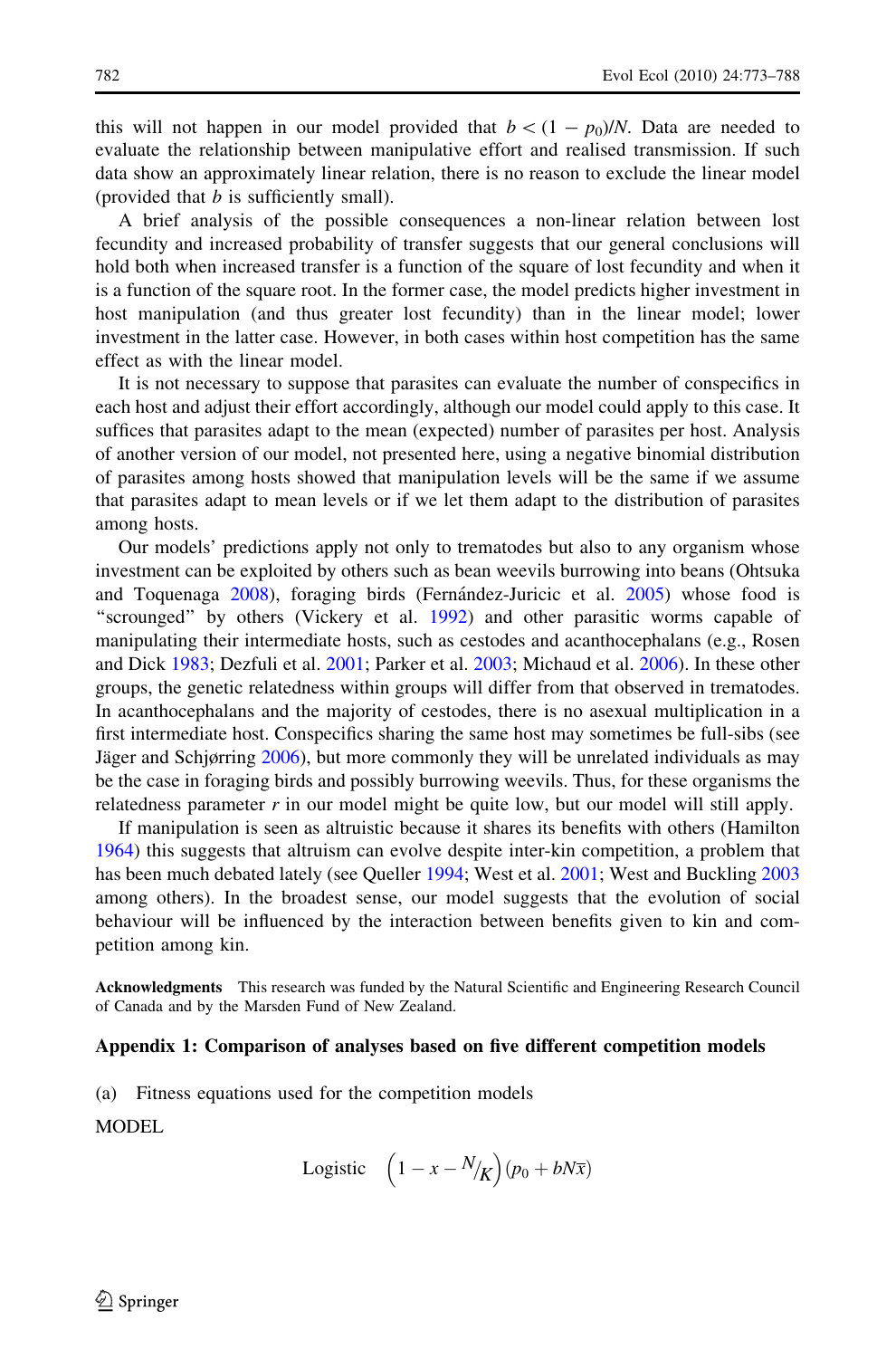Monod 
$$
\left(\frac{K-N}{a+K-N} - x\right)(p_0 + bN\overline{x})
$$

\nRicker 
$$
e^{(1-x-N/K)}(p_0 + bN\overline{x})
$$

\nHassell 
$$
\left(\frac{1}{\left(1 + \frac{(\lambda-1)N}{K}\right)^h} - x\right)(p_0 + bN\overline{x})
$$

\nShared resources 
$$
\left(\frac{1}{N} - x\right)(p_0 + bN\overline{x})
$$

(b) ESS investment in host manipulation  $(x^*)$ MODEL

Logistic 
$$
\frac{(K - N)(1 + r(N - 1))}{K(N + 1 + r(N - 1))} - \frac{p_0}{b(N + 1 + r(N - 1))}
$$
  
\nMonod 
$$
\frac{(K - N)(1 + r(N - 1))}{(q + K - N)(N + 1 + r(N - 1))} - \frac{p_0}{b(N + 1 + r(N - 1))}
$$
  
\nRicker 
$$
\frac{1 + r(N - 1)}{N} - \frac{p_0}{bN}
$$
  
\n
$$
\frac{1 + r(N - 1)}{N} - \frac{p_0}{bN}
$$
 where  $H = \left(1 + \frac{N(\lambda - 1)}{N}\right)^h$ 

Hassell

\n
$$
\frac{1 + r(N-1)}{(N+1+r(N-1))H} - \frac{p_0}{b(N+1+r(N-1))} \quad \text{where } H = \left(1 + \frac{N(\lambda - 1)}{K}\right)^n
$$
\nShared resources

\n
$$
\frac{1 + r(N-1)}{N(N+1+r(N-1))} - \frac{p_0}{b(N+1+r(N-1))}
$$

(c) Proportional decrease in  $x^*$  at  $p_0 = 0$  due to competition MODEL

Logistic 
$$
\frac{N}{K}
$$
  
\nMonod  $\frac{q}{q + K - N}$   
\nRicker  $\frac{1 + r(N - 1)}{N}$   
\nHassell  $1 - \frac{1}{H}$  where  $H = \left(1 + \frac{N(\lambda - 1)}{K}\right)^h$   
\nShared resources  $\frac{N - 1}{N}$ 

(Note: Almost all of these proportions are positive which suggests that competition decreases investment when the passive transmission rate is 0).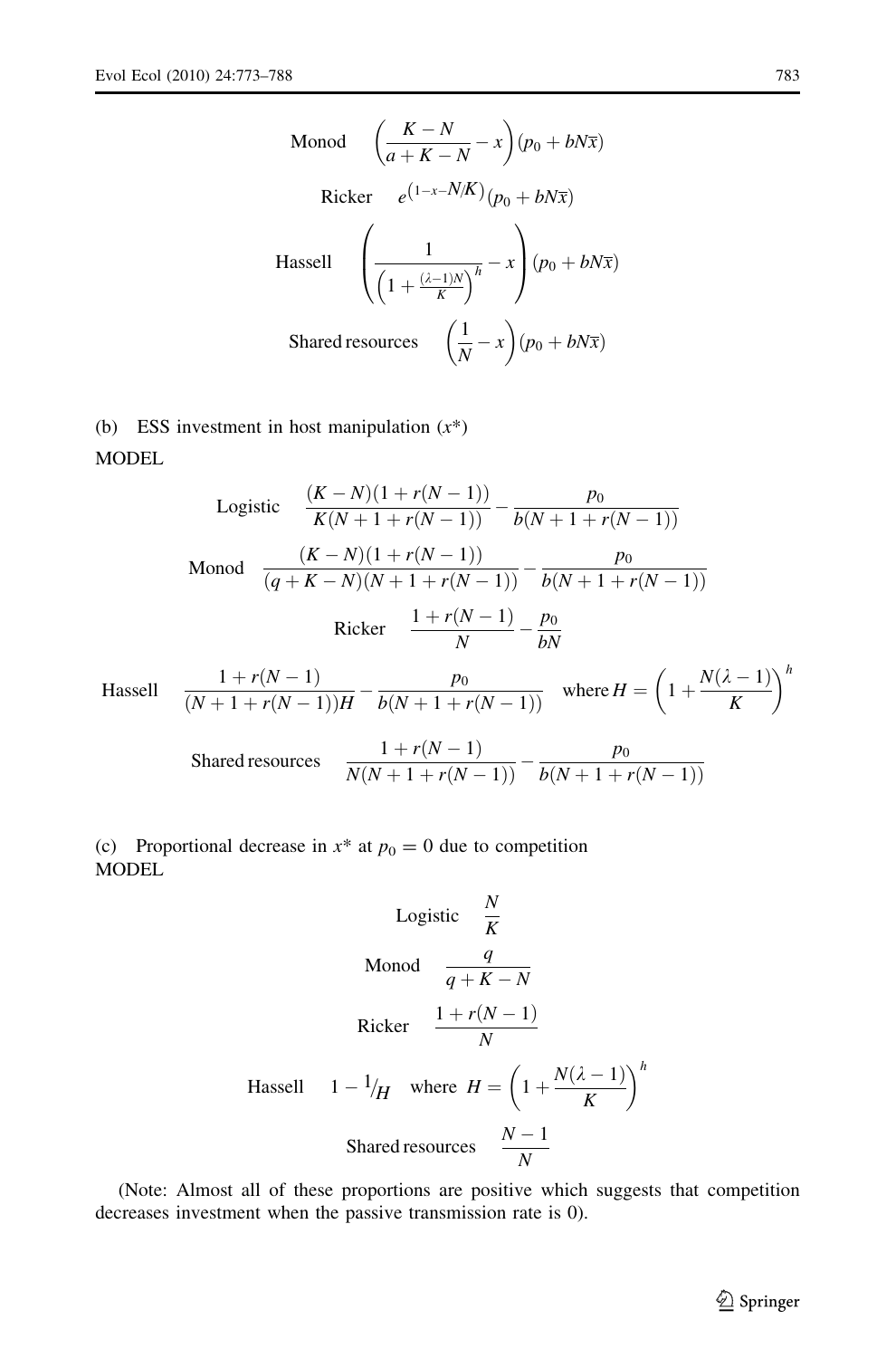(d) dx\*/dN (The effect of parasite load on investment in host maipulation) (When the differential is negative, investment should decrease as parasite load increases.)

# **MODEL**

Logistic 
$$
\frac{(1+r)p_0}{b(N+1+r(N-1))^2} - \frac{K(1-r) + r(2N^2 - 1) + r * (1-r)(N-1)^2}{K(N+1+r(N-1))^2}
$$
  
which is negative when  $p_0/b < \frac{1-r}{1+r} + \frac{(1-r)^2}{K(1+r)} + \frac{rN(N(1+r) + 2(1-r))}{K(1+r)}$ 

$$
\begin{aligned} &\text{Monod } \frac{p_0(1+r)}{b(N+1+r(N-1))} + \\ &\frac{(q+K-N)((r(K-2N)-(1-r))-(K-N)(1+r)(1+r(N-1)))+(K-N)(1+r(N-1))}{(N+1+r(N-1))} \end{aligned}
$$

which is negative when

$$
p_0 /_{b} < \frac{(1-r)K^2 - (1-r)(2N-q)K + (1+r)rN^2 + (1-r)2rN + (1-r)^2}{(q+K-N)(1+r)}
$$

$$
\text{Ricker} \quad \frac{p_0 - b + br}{bN^2}
$$

which is negative when  $P0/b < 1 - r$ 

$$
\text{Hassell} \quad \frac{2ph(\lambda - 1)}{b(N + 1 + r(N - 1))(K + N(\lambda - 1))} \\ - \frac{(1 + r(N - 1))h(\lambda - 1)}{H(N + 1 + r(N - 1))(K + N(\lambda - 1))} - \frac{r}{H(N + 1 + r(N - 1))} \\ + \frac{p(1 + r)}{b(N + 1 + r(N - 1))^2} - \frac{(1 + r)(1 + r(N - 1))}{H(N + 1 + r(N - 1)^2)}
$$

which is negative when

$$
p_0\!\big/\!_b\!<\!\!\frac{(N+1+r(N-1))(1+r(N-1))h(\lambda-1)+(1-r)(K+N(\lambda-1))}{H(1+r)(K+N(\lambda-1))}
$$

Shared resources

\n
$$
\frac{p_0(1+r)}{b(N+1+r(N-1))^2} - \frac{r^2(N-1)^2 + (N^2-2)r + (2N+1)}{(N+1+r(N-1))^2 N^2}
$$
\nwhich is negative

\n
$$
\text{when } \left( \frac{p_0}{b} < \frac{r^2(N-1)^2 + (N^2-2)r + (2N+1)}{N^2(1+r)} \right)
$$

(e) dx\*/dr (The effect of relatedness on investment) MODEL

Logistic 
$$
\frac{N(K-N)(N-1)}{K(N+1+r(N-1))^2} - \frac{p_0(N-1)}{b(N+1+r(N-1))^2}
$$
 which is positive  
when  $N < K$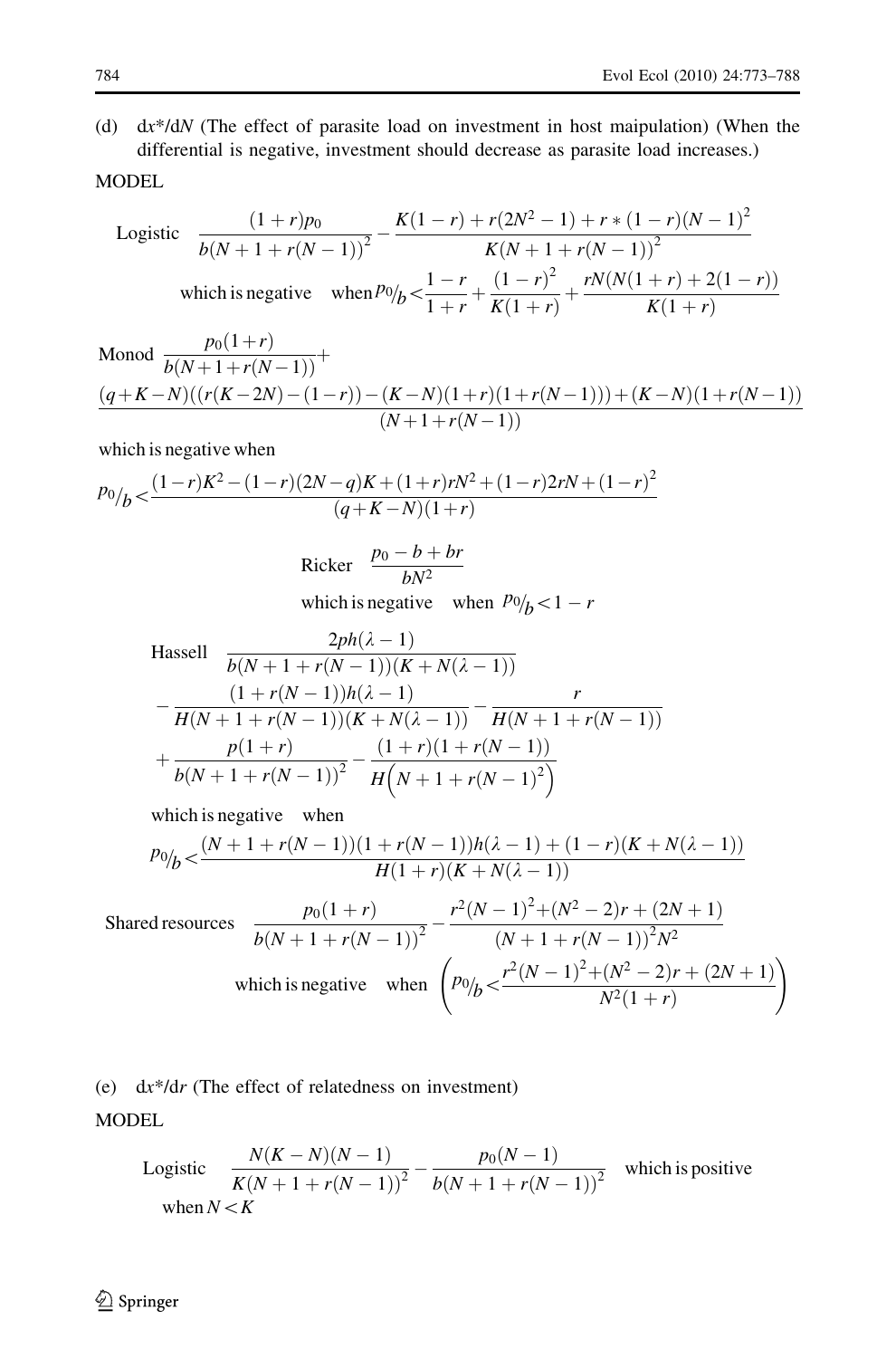Monod

\n
$$
\frac{(N-1)(bN(K-N) + p_0(q+K-N))}{b(q+K-N)(N+1+r(N-1))^2}
$$
\nwhich is positive when  $N < K$ 

\nRicker

\n
$$
\frac{N-1}{N}
$$
\nwhich is always positive

\nHassell

\n
$$
\frac{(N+1)(bN/H + p_0)}{b(N+1+r(N-1))^2}
$$
\nwhich is always positive

\nShared resources

\n
$$
\frac{(N-1)(b+p_0)}{b(N+1+r(N-1))^2}
$$
\nwhich is always positive

(f) dx\*/db (The effect of conversion efficiency on investment in host manipulation) MODEL

Logistic 
$$
\frac{p_0}{b^2(N+1+r(N-1))}
$$
 which is always positive  
\nMonod  $\frac{p_0}{b^2(N+1+r(N-1))}$  which is always positive if  $p_0 > 0$   
\nRicker  $\frac{p_0}{b^{2N}}$  which is always positive  
\nHassell  $\frac{p_0}{b^2(N+1+r(N-1))}$  which is always positive  
\nShared resources  $\frac{p_0}{b^2(N+1+r(N-1))}$  which is always positive

(g)  $dx^*/dp_0$  (The effect of passive transmission rate on investment in host manipulation) **MODEL** 

Logistic 
$$
\frac{-1}{b(N+1+r(N-1))}
$$
 which is always negative  
\nMonod  $\frac{-1}{b(N+1+r(N-1))}$  which is always negative  
\nRicker  $\frac{-1}{b(N+1+r(N-1))}$  which is always negative  
\nHassell  $\frac{-1}{b(N+1+r(N-1))}$  which is always negative  
\nShared resources  $\frac{-1}{b(N+1+r(N-1))}$  which is always negative

(h)  $dx^*$ /dK (The effect of reducing competition intensity (increasing K) on investment in host manipulation)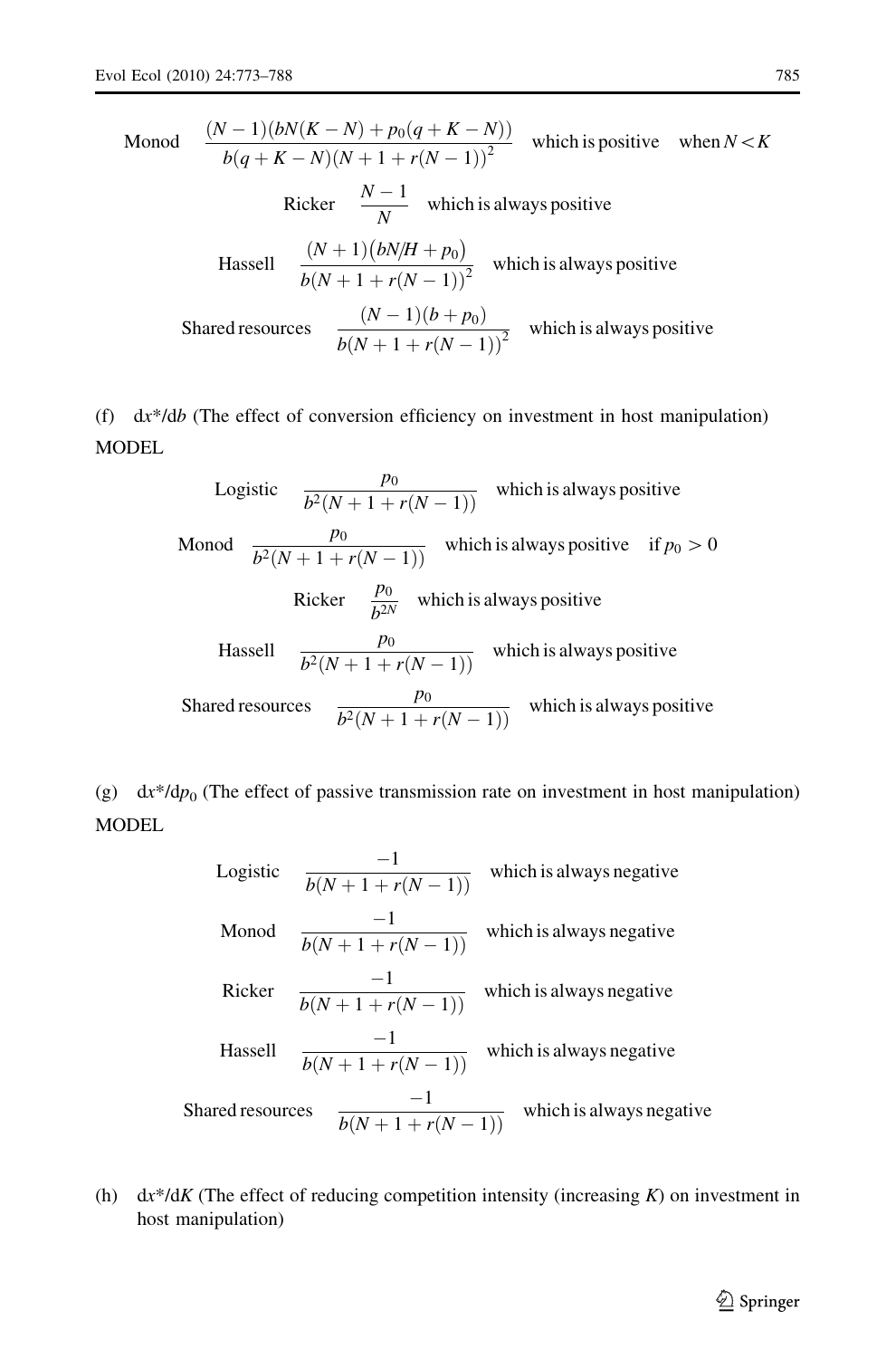<span id="page-13-0"></span>MODEL

Logistic 
$$
\left\{ \frac{N(rN+1-r)}{K^2(N+1+r(N-1))} \right\}
$$
 which is always positive

$$
M \text{onod} \quad \frac{q(1 + r(N-1))}{(N+1+r(N-1))(q+K-N)^2} \quad \text{which is always positive}
$$

Ricker  $0$  (The strength of competition has no effect on investment in host manipulation.)

Hassell 
$$
\frac{Nh(\lambda - 1)}{HK(K + N(\lambda - 1)(N + 1 + r(N - 1)))}
$$
 which is positive when  $N < K$ 

Shared resources (Does not apply)

# Appendix 2: Evaluation of non-linear models

We explore possible effects of a non linear version of Eq. [1](#page-2-0) using:

$$
W = \left(1 - x - \frac{N}{K}\right)(p_0 + bN^a\overline{x})\tag{A1}
$$

where  $\alpha$  is a parameter which describes the shape of the combined effects of all the parasites in the host on the host's susceptibility to predation by the parasite's definitive host. When a exceeds one the combined effect of the parasites exceeds the sum of the individual effects producing a certain synergy; when  $a$  is less than one, the combined effect is less than the sum of the individual effects. When  $a = 1$ , Eq. A1 becomes Eq. [1.](#page-2-0)

Most of the inferences drawn from Eq. [1](#page-2-0) are also supported by analysis of Eq. A1. For all positive values of  $a$ , increases in competition should decrease the investment in host manipulation and the proportional decrease is described by Eq. [4](#page-3-0). As in the linear model, investment should increase as relatedness,  $r$ , and as manipulation efficiency,  $b$ , increase; investment should decrease as the passive transmission rate,  $p_0$ , increases. Analysis of the non linear model differs from the linear model only with respect to the effect of increases in parasite load. In this case, Eq. [5](#page-3-0) describing the conditions under which investment should increase as parasite load increases becomes

$$
P0/p > (1 - r)N^{a}/((1 + r)aN - (1 - a)(1 - r))
$$
 (A2)

This condition differs greatly from Eq.  $5$  because of the presence of N on the right hand side of the equation. If  $a\lt 1$ , indicating that the combined effect of several parasites is less than the sum of their individual effects, investment should decrease with increased parasite load at all passive transmission rates. Further, the range of passive transmission rates and parasite loads for which manipulation is profitable is greatly reduced compared to the linear model.

On the other hand, when  $a > 1$ , lower passive transmission rates (compared to the linear model) can generate increased manipulation as a function of increased parasite load while manipulation will be profitable under a wider range of passive transmission rates and parasite loads.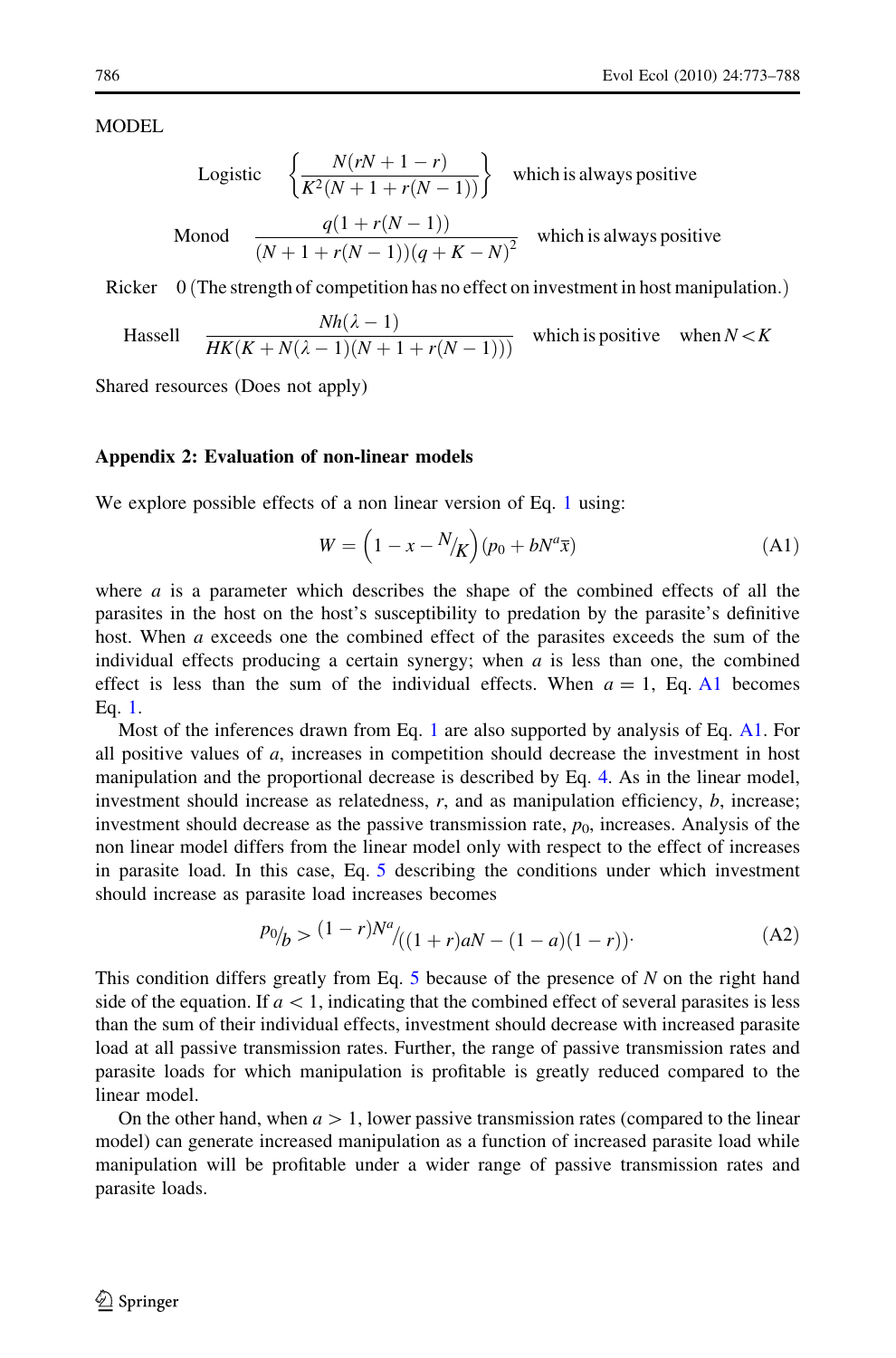#### <span id="page-14-0"></span>**References**

Anderson RM, May RM (1978) Regulation and stability of host-parasite interactions: regulatory processes. J Anim Ecol 47:219–247

Brown SP (1999) Cooperation and conflict in host-manipulating parasites. Proc Royal Soc Lond B 266:1899–1904

- Brown SP (2001) Collective action in an RNA virus. J Evol Biol 14:821–828
- Brown SP, Hochberg ME, Grenfell BT (2002) Does multiple infection select for raised virulence? Trends Microbiol 10:401–405
- Brown SP, De Lorgeril J, Joly C, Thomas F (2003) Field evidence for density-dependent effects in the trematode Microphallus papillorobustus in its manipulated host, Gammarus insensibilis. J Parasitol 89:668–672
- Carney WP (1969) Behavioral and morphological changes in carpenter ants harboring *Dicrocoeliid meta*cercariae. Am Midl Nat 82:605–611
- Combes C (2001) Parasitism: the ecology and evolution of intimate interactions. University of Chicago Press, Chicago
- Dezfuli BS, Giari L, Poulin R (2001) Costs of intraspecific and interspecific host sharing in acanthocephalan cystacanths. Parasitology 122:483–489
- Fernández-Juricic E, Smith R, Kacelnik A (2005) Increasing the costs of conspecific scanning in socially foraging starlings affects vigilance and foraging behaviour. Anim Behav 69:73–81
- Fredensborg BL, Poulin R (2005) Larval helminths in intermediate hosts: does competition early in life determine the fitness of adult parasites? Int J Parasitol 35:1061–1070
- Hamilton WD (1964) The genetic evolution of social behaviour. I & II. J Theor Biol 7:1–51
- Helluy S, Holmes JC (1990) Serotonin, octopamine, and the clinging behaviour induced by the parasite Polymorphus paradoxus (Acanthocephala) in Gammarus lacustris (Crustacea). Can J Zool 68: 1214–1220
- Helluy S, Thomas F (2003) Effects of *Microphallus papillorobustus* (Platyhelminthes: Trematoda) on serotonergic immunoreactivity and neuronal architecture in the brain of Gammarus insensibilis (Crustacea: Amphipoda). Proc Royal Soc Lond B 270:563–568
- Jäger I, Schjørring S (2006) Multiple infections: relatedness and time between infections affect the establishment and growth of the cestode Schistocephalus solidus in its stickleback host. Evolution 60: 616–622
- Kearn GC (1998) Parasitism and the platyhelminths. Chapman & Hall, London
- Keeney DB, Waters JM, Poulin R (2007) Diversity of trematode genetic clones within amphipods and the timing of same-clone infections. Int J Parasitol 37:351–357
- Lafferty KD (1999) The evolution of trophic transmission. Parasitol Today 15:111–115
- Lafferty KD, Morris AK (1996) Altered behavior of parasitized killifish increases susceptibility to predation by bird final hosts. Ecology 77:1390–1397
- Lagrue C, Poulin R, Keeney DB (2009) Effects of clonality in multiple infections on the life-history strategy of the trematode Coitocaecum parvum in its amphipod intermediate host. Evolution 63:1417–1426
- Maynard Smith J (1982) Evolution and the theory of games. Cambridge University Press, Cambridge
- Michaud M, Milinski M, Parker GA, Chubb JC (2006) Competitive growth strategies in intermediate hosts: experimental tests of a parasite life-history model using the cestode, Schistocephalus solidus. Evol Ecol 20:39–57
- Moore J (2002) Parasites and the behavior of animals. Oxford University Press, Oxford
- Mouritsen KN, Jensen KT (1997) Parasite transmission between soft-bottom invertebrates: temperature mediated infection rates and mortality in Corophium volutator. Mar Ecol Prog Ser 151:123–134
- Ohtsuka Y, Toquenaga Y (2008) Pioneer-follower dilemma game in Acanthosceledis obtectus (Coleoptera: Bruchidae). J Ethol (in press–online copy)
- Øverli Ø, Pàll M, Borg B, Jobling M, Winberg S (2001) Effects of Schistocephalus solidus infection on brain monoaminergic activity in female three-spined sticklebacks Gaterosteus aculeatus. Proc Royal Soc Lond B 268:1411–1415
- Parker GA, Chubb JC, Roberts GN, Michaud M, Milinski M (2003) Optimal growth strategies of larval helminths in their intermediate hosts. J Evol Biol 16:47–54
- Poulin R (1994) The evolution of parasite manipulation of host behaviour: a theoretical analysis. Parasitology 109:S109–S118
- Poulin R (1998) Evolutionary ecology of parasites: from individuals to communities. Chapman & Hall, London
- Poulin R, Fredensborg BL, Hansen E, Leung TLF (2005) The true cost of host manipulation by parasites. Behav Process 68:241–244